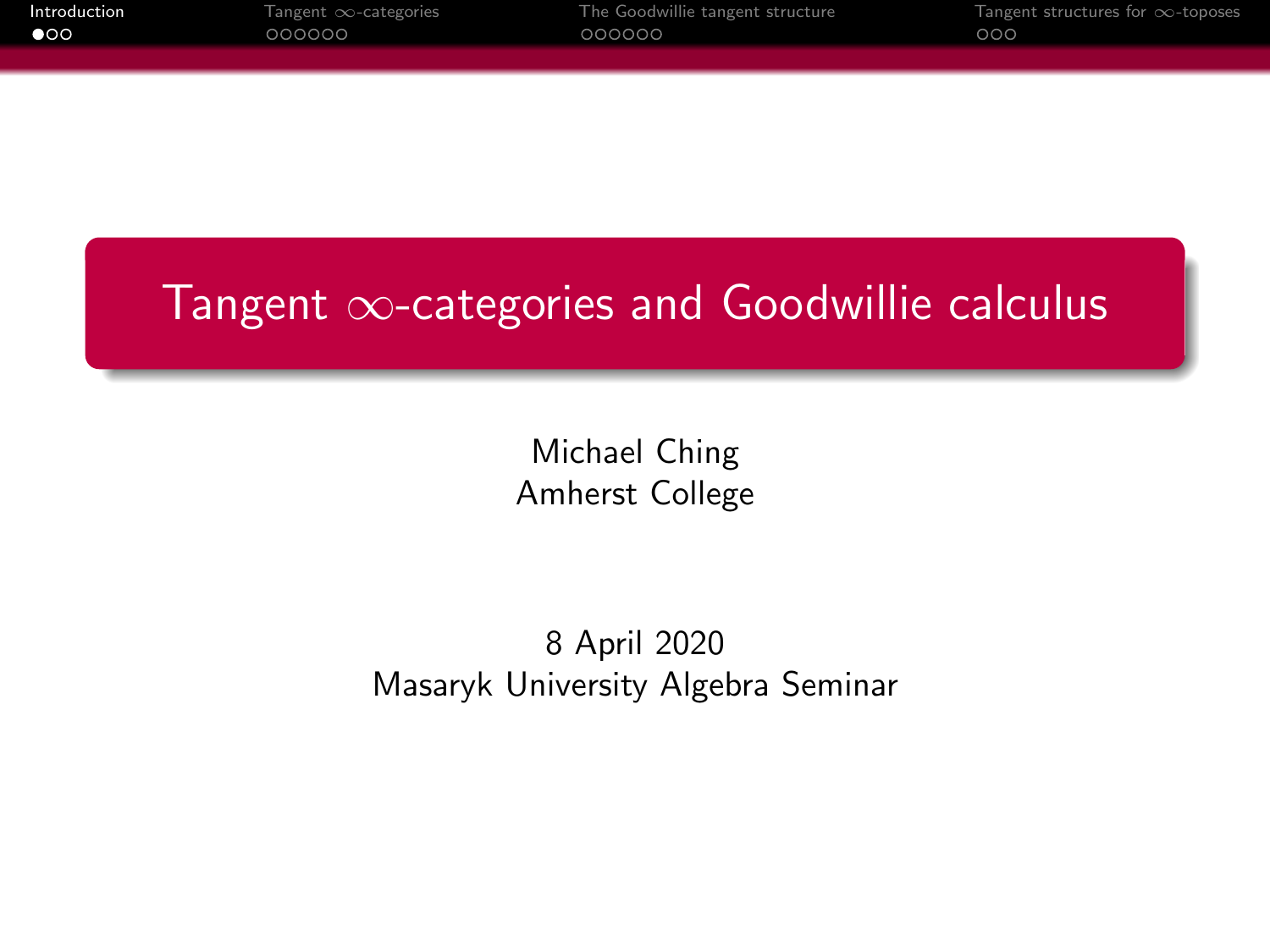| Introduction | Tangent $\infty$ -categories | The Goodwillie tangent structure | Tangent structures for $\infty$ -toposes |
|--------------|------------------------------|----------------------------------|------------------------------------------|
| ∙੦●੦         | 000000                       | 000000                           | 000                                      |
|              |                              |                                  |                                          |

Based on:

- Tangent ∞-categories and Goodwillie calculus, arxiv:2101.07819, joint with Kristine Bauer, Matthew Burke
- Dual tangent structures for  $\infty$ -toposes, arxiv:2101.08805

Inspired by:

• Kristine Bauer, Brenda Johnson, Christina Osborne, Emily Riehl and Amelia Tebbe, Directional derivatives and higher order chain rules for abelian functor calculus, Topology Appl. 235 (2018)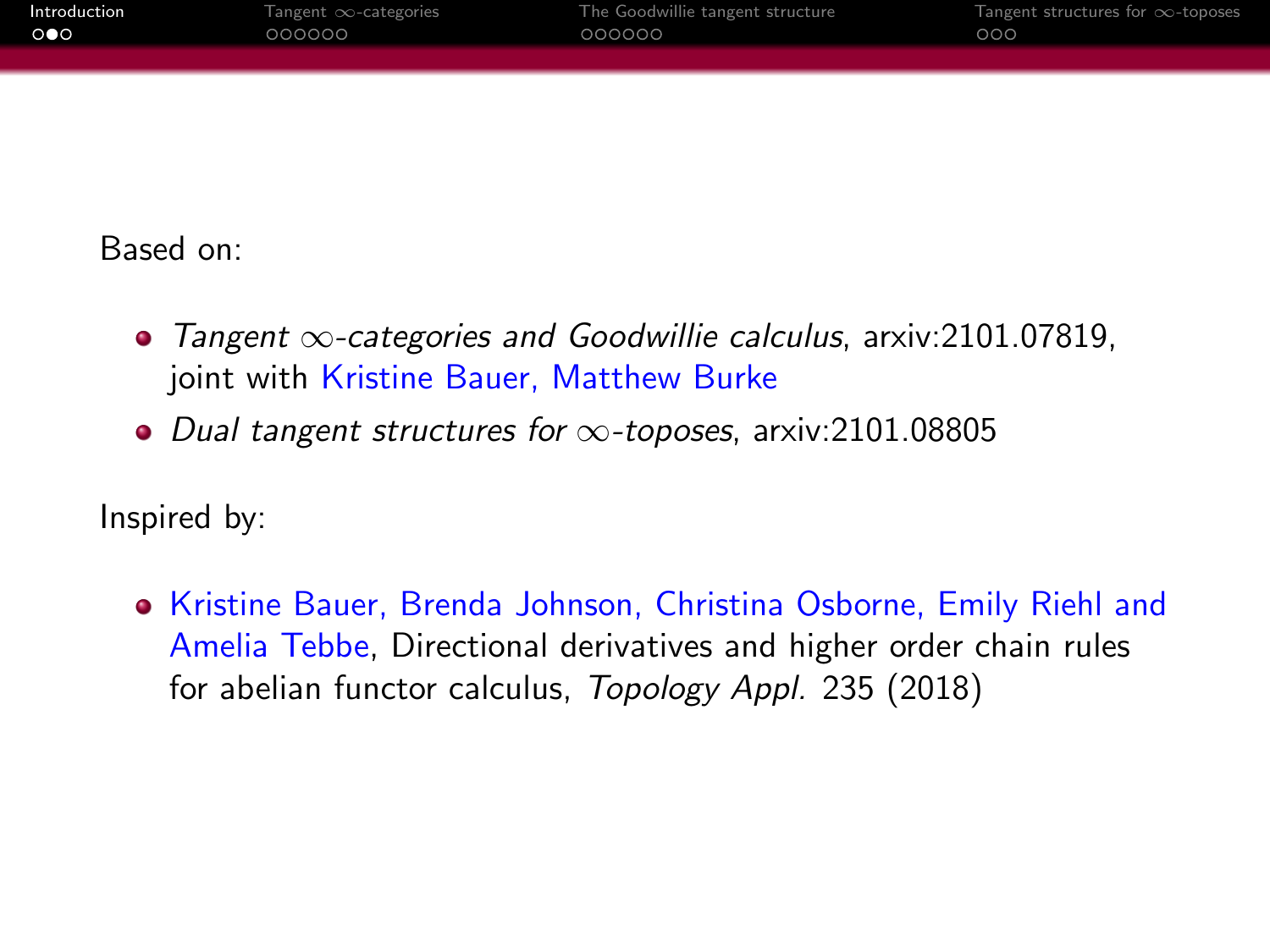# Two meanings of the phrase "tangent category"

(1) (nLab: tangent category on  $\mathcal{C}$ ): the category of abelian group objects of the slice categories over  $C$  (aka Beck modules)

[Or the homotopical version: the  $\infty$ -category of parameterized spectra over  $\mathcal{C}.$ 

(2) (nLab: tangent bundle category X): provides for each object  $C \in \mathbb{X}$ a tangent bundle TC, a projection morphism  $p: TC \rightarrow C$ , a zero section  $0: C \rightarrow TC$ , etc... such that ...

 $[E.g. X = Mfd, category of smooth manifolds and smooth maps.]$ 

Goal of this project: connect these two meanings by making (1) an example of (2) with X equal to some  $\infty$ -category of  $\infty$ -categories.

Warning: We use the terminology tangent category for meaning (2), the reverse of the nLab choice!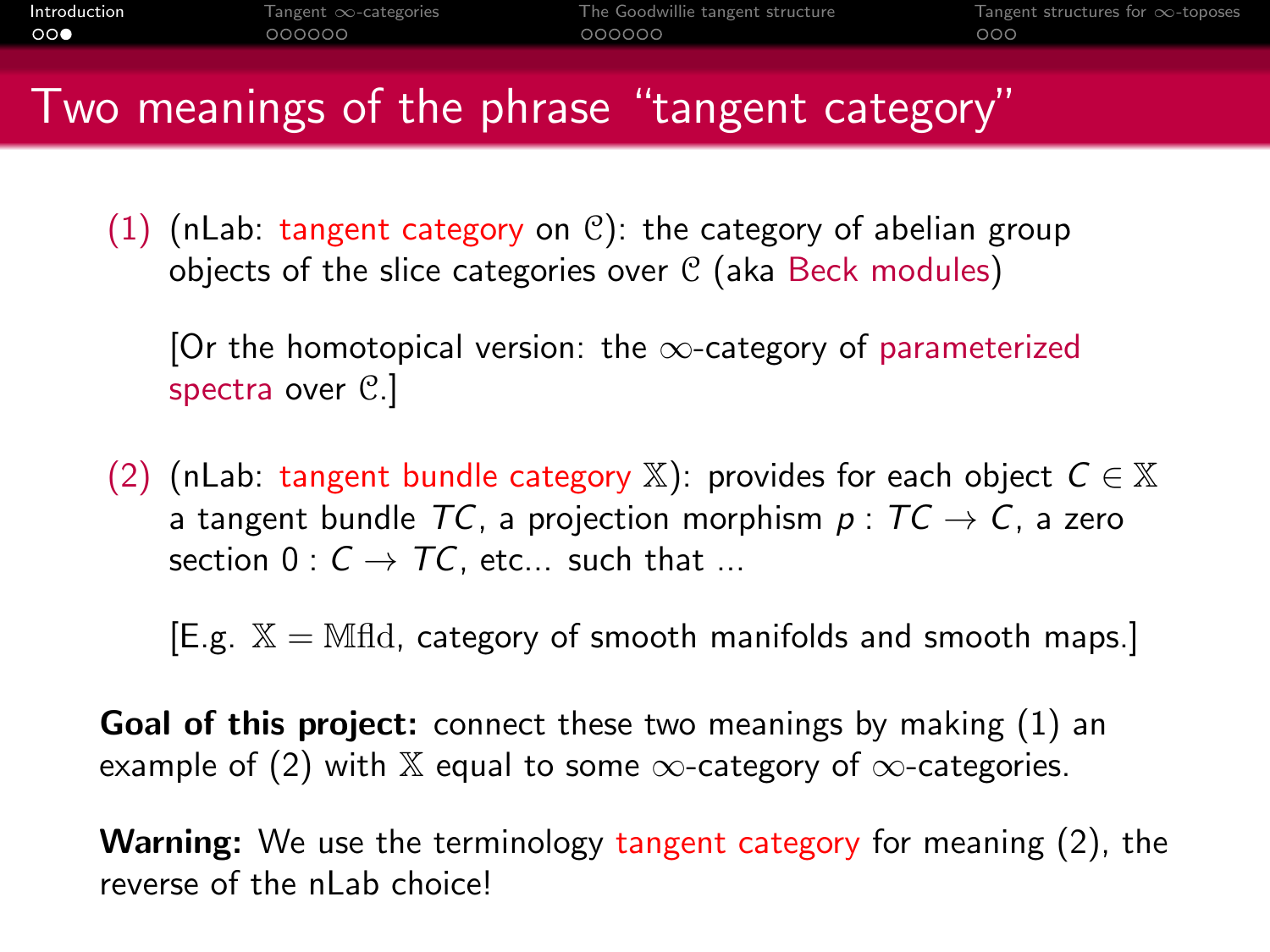## <span id="page-3-0"></span>Tangent categories

The notion of tangent category was developed by:

- Jiří Rosický, Abstract tangent functors, Diagrammes 12 (1984);
- Robin Cockett and Geoff Cruttwell, Differential structure, tangent structure and SDG, Applied Categorical Structures 22 (2014);

in order to axiomatize (some) properties of the tangent bundle functor

 $\mathcal{T}: \mathbb{M}$ fld  $\rightarrow \mathbb{M}$ fld

A tangent structure on a category  $X$  consists of an endofunctor  $T : \mathbb{X} \to \mathbb{X}$  together with natural transformations

- projection  $p: TM \rightarrow M$
- $\bullet$  zero section  $0: M \rightarrow TM$
- addition  $+$  : TM  $\times_M$  TM  $\rightarrow TM$
- symmetry  $c : T(TM) \rightarrow T(TM)$
- vertical lift  $\ell : TM \rightarrow T(TM)$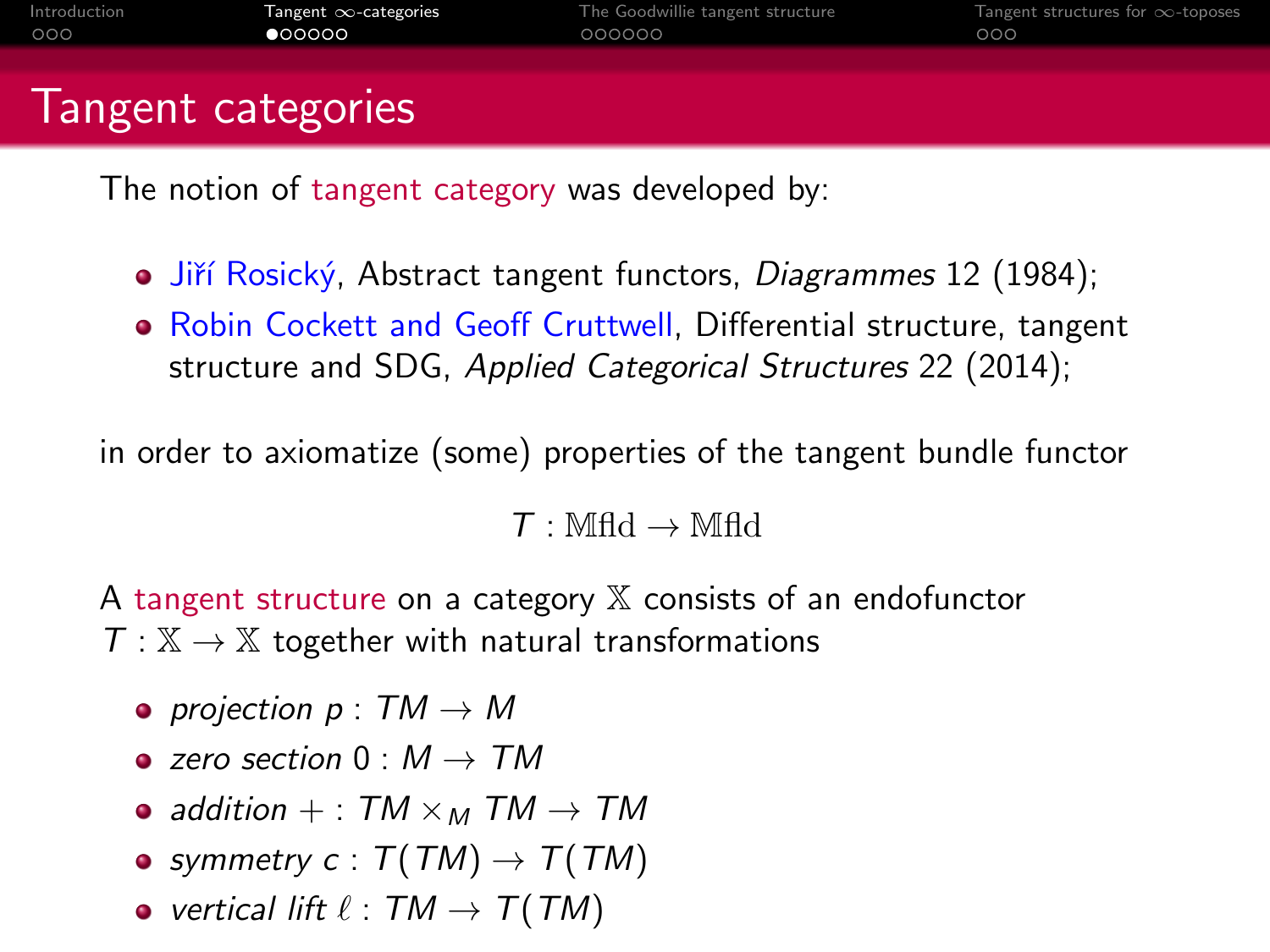# Tangent categories (continued)

such that

**1** lots of diagrams commute

**2** the vertical lift axiom: for each  $M \in \mathbb{X}$ , there is a pullback square



In Mfld this axiom says that

$$
T(T_xM)\cong T_xM\times T_xM.
$$

smoothly in  $x \in M$ .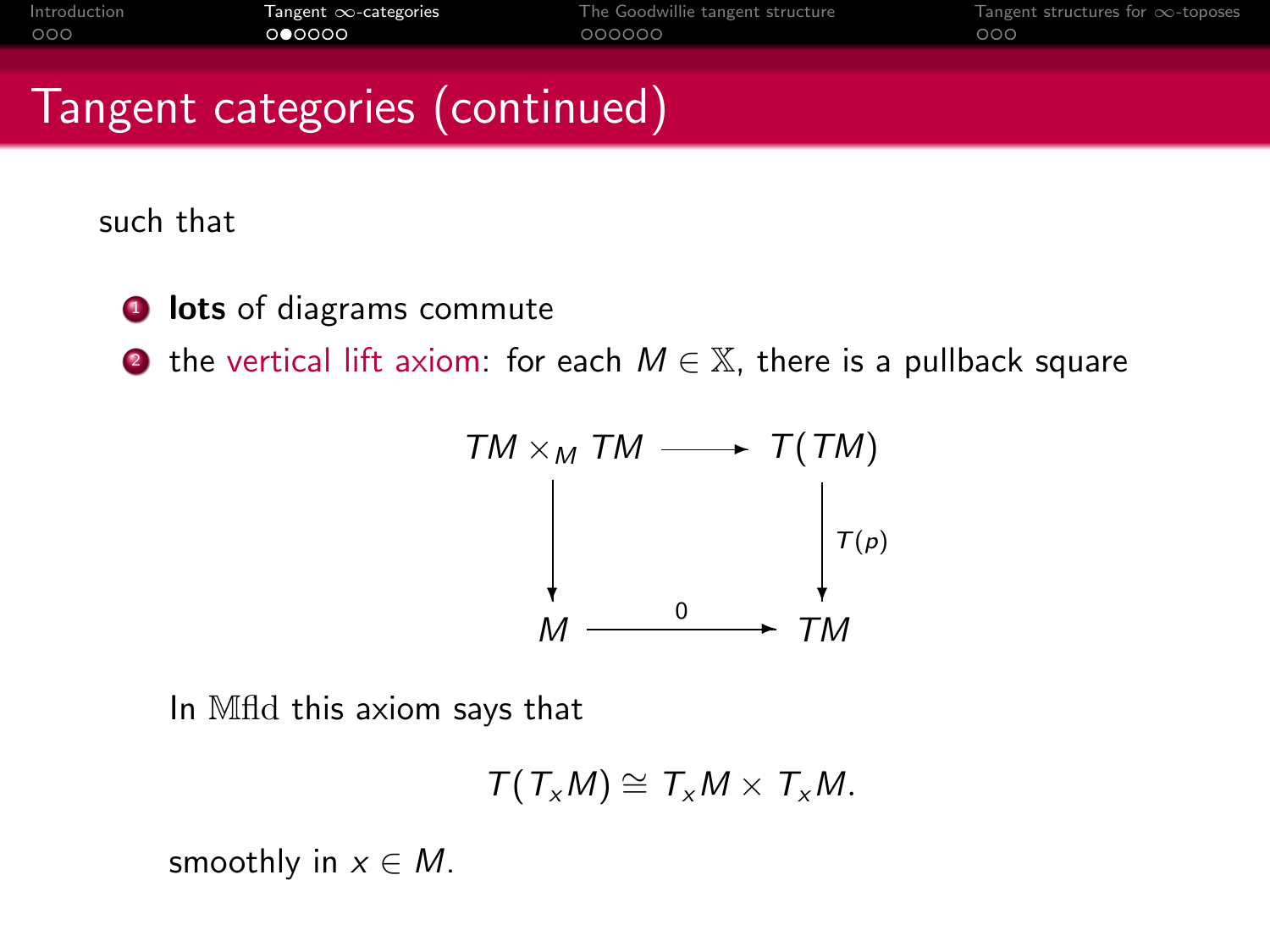# Tangent categories (examples)

- **1** Mfld: smooth manifolds with ordinary tangent bundle
- <sup>2</sup> microlinear objects in a model of Synthetic Differential Geometry
- $\bullet$  differential  $\lambda$ -calculus [Ehrhard-Regnier]
- $\bullet$  C $\mathbb{R}$ ing: commutative rings,  $\mathcal{TR} := R[x]/(x^2)$
- $\bullet$  CRing<sup>op</sup>:  $UR := \text{Sym}(\Omega_R)$
- **6** Sch: schemes with Zariski tangent bundle

In order to generalize tangent structures to  $\infty$ -categories, we use a reformulation due to

• Poon Leung, Classifying tangent structures using Weil algebras, Theory and Applications of Categories 32(9), (2017).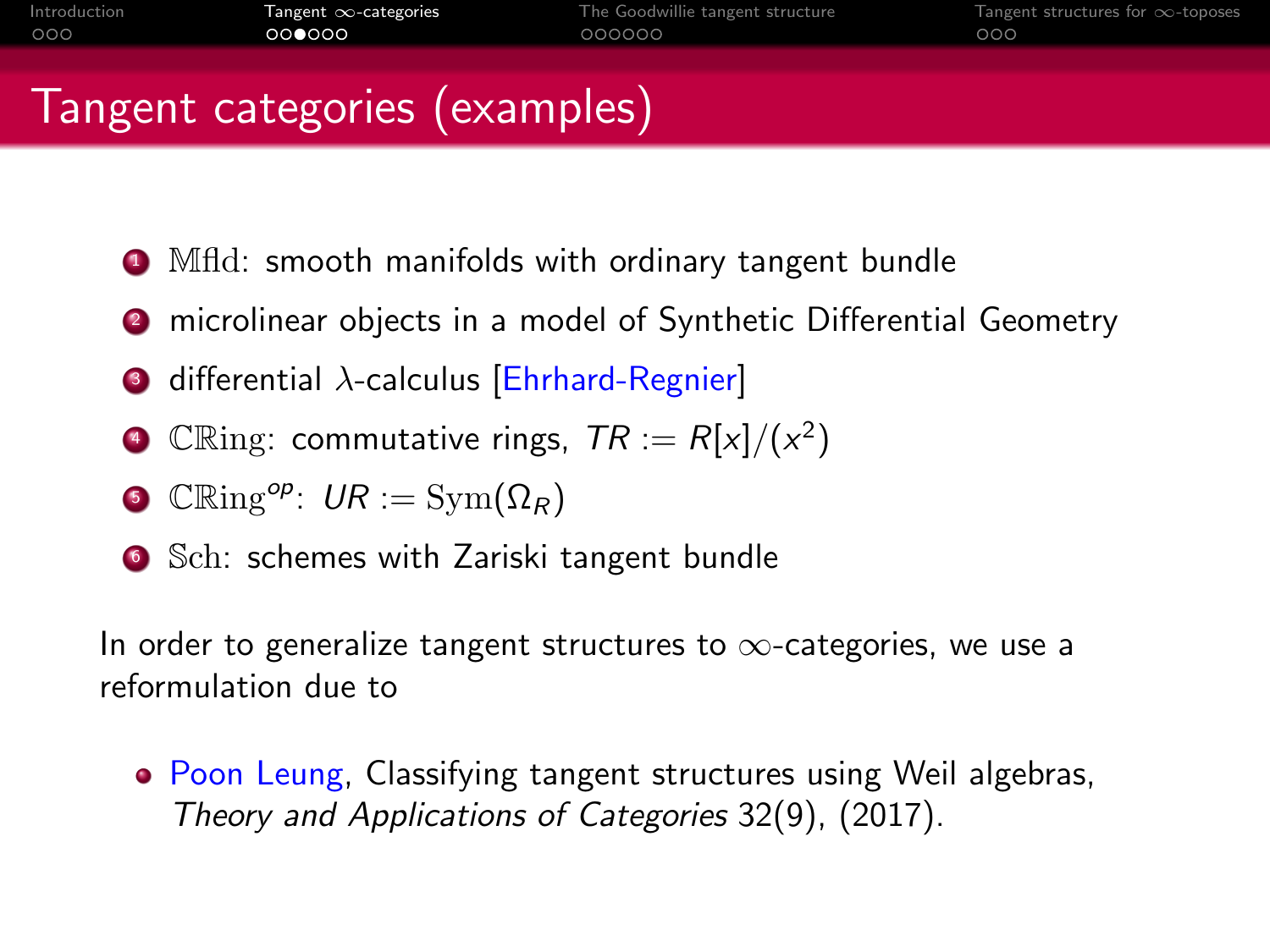| Introduction<br>000 | $l$ angent $\infty$ -categories<br>000000 | The Goodwillie tangent structure<br>000000 | langent structures for $\infty$ -toposes<br>000 |
|---------------------|-------------------------------------------|--------------------------------------------|-------------------------------------------------|
|                     |                                           |                                            |                                                 |
| Weil-algebras       |                                           |                                            |                                                 |
|                     |                                           |                                            |                                                 |
| Definition          |                                           |                                            |                                                 |

Let Weil be the monoidal category of Weil-algebras with:

objects: augmented commutative semi-rings of the form

 $\mathbb{N}[x_1,\ldots,x_n]/(x_ix_j \mid i \sim j)$ 

- morphisms: augmented semi-ring homomorphisms;
- monoidal structure: tensor product ⊗, unit N.

#### E.g.

- $W = \mathbb{N}[x]/(x^2)$
- $W^2 = \mathbb{N}[x, y]/(x^2, xy, y^2)$
- $W \otimes W = \mathbb{N}[x, y]/(x^2, y^2)$
- $\bullet \ W^{n_1} \otimes \cdots \otimes M^{n_r}$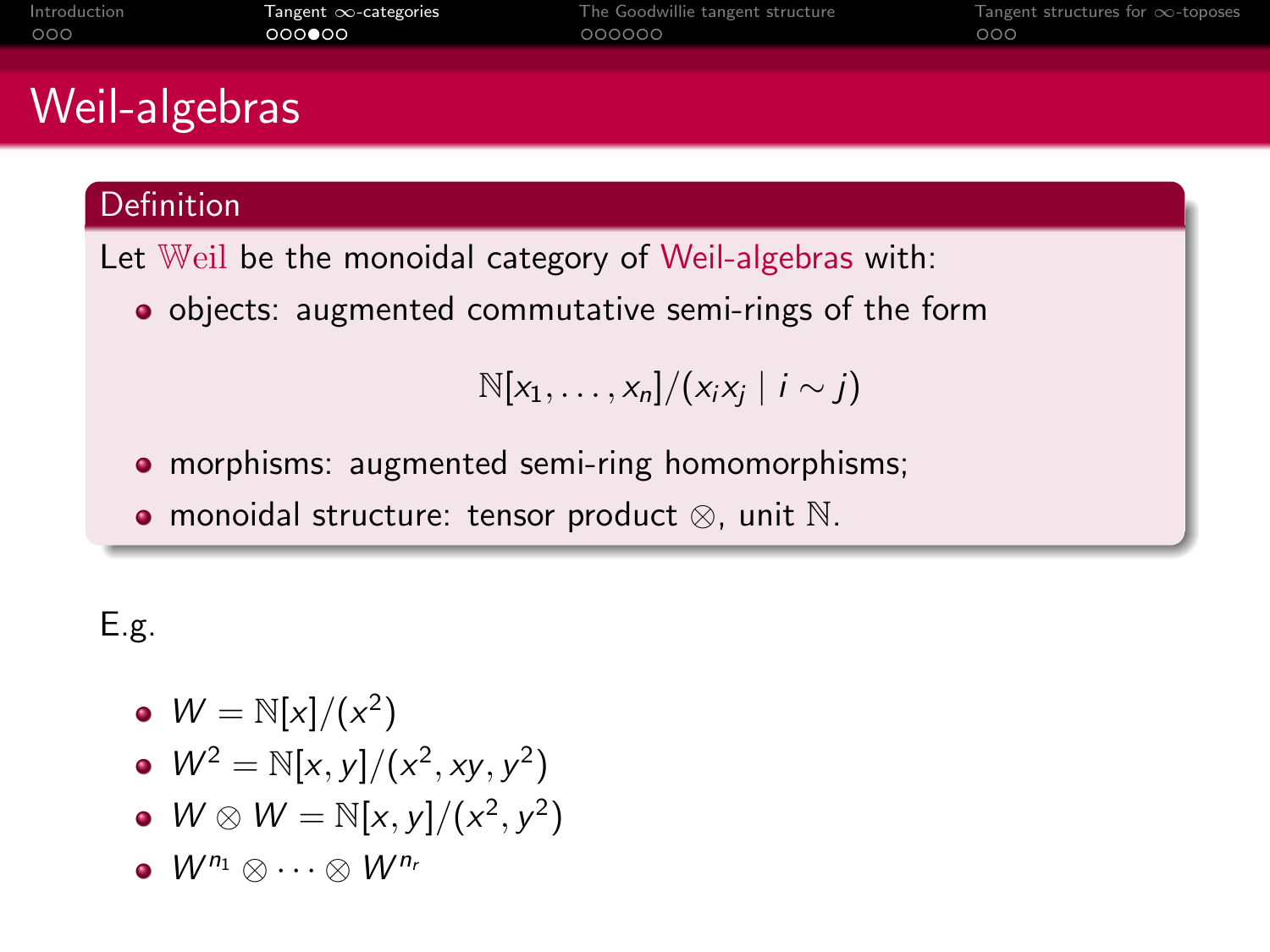

I.e. for each Weil-algebra A, we are given a functor  $\mathcal{T}^A:\mathbb{X}\rightarrow \mathbb{X}$ :

\n- $$
T^{\mathbb{N}} \cong I
$$
, the identity functor on  $\mathbb{X}$
\n- $T^W = T$  is the tangent bundle functor
\n- $T^{W^{\otimes 2}} \cong T^2$ ,  $T^{W^2} \cong T \times_I T$
\n

with natural transformations  $p, 0, +, c, \ell$  given by applying T to the following morphisms in Weil:

$$
\begin{array}{lll}\n\bullet & p: W \to \mathbb{N}; x \mapsto 0, \quad 0: \mathbb{N} \to W, \quad +: W^2 \to W; x, y \mapsto x \\
\bullet & c: W^{\otimes 2} \to W^{\otimes 2}; x \mapsto y, y \mapsto x, \quad \ell: W \to W^{\otimes}; x \mapsto xy\n\end{array}
$$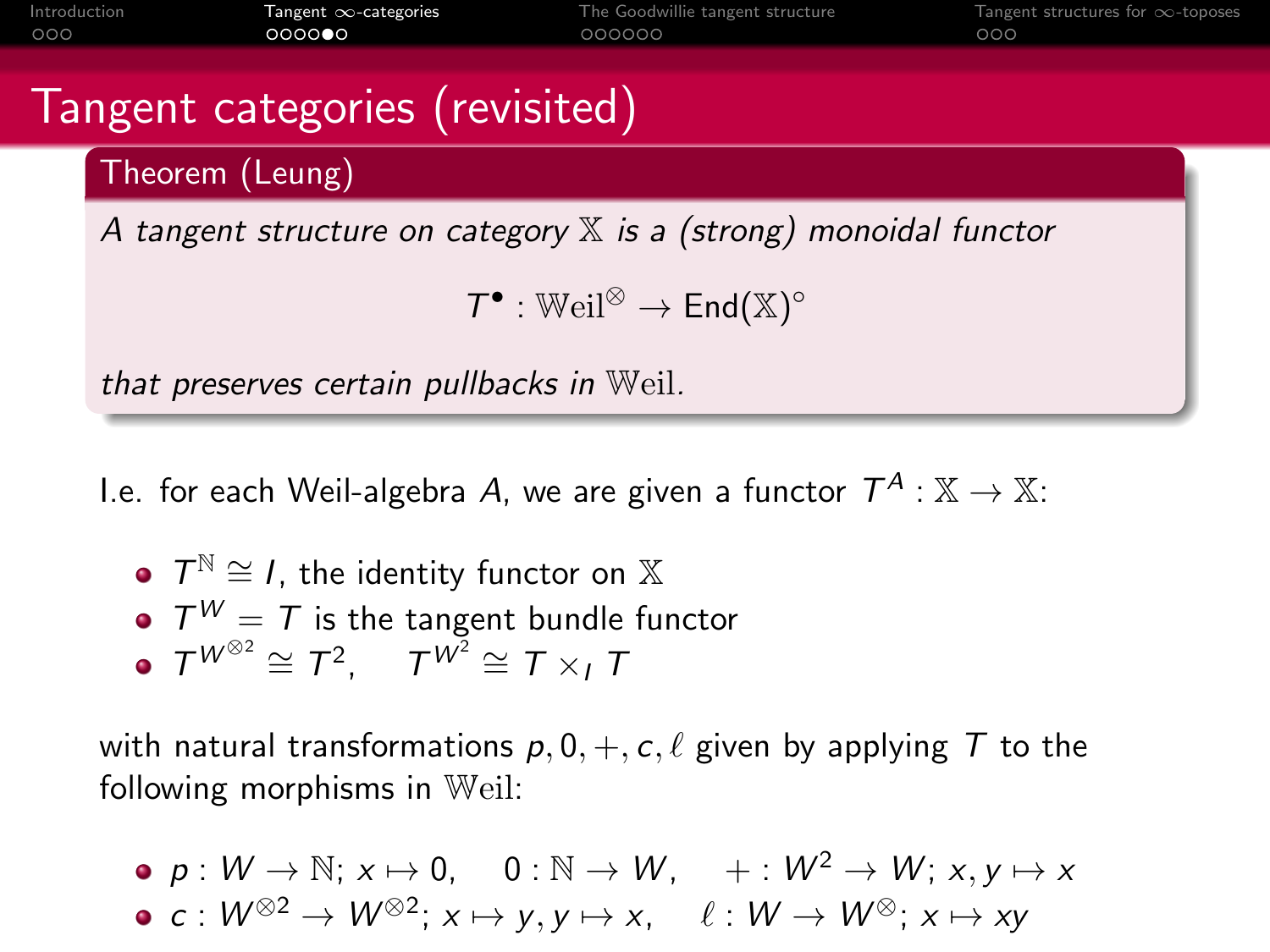

E.g. DMfld: derived manifolds (Spivak, Carchedi-Steffens)

There are notions of tangent functor and tangent natural transformation. We can form the  $(\infty, 2)$ -category of tangent  $\infty$ -categories

#### $Tan(Cat_{\infty}).$

More generally, there is a notion of tangent object in any  $(\infty, 2)$ -category **C** and an  $(\infty, 2)$ -category of tangent objects in **C**:

## $Tan(C).$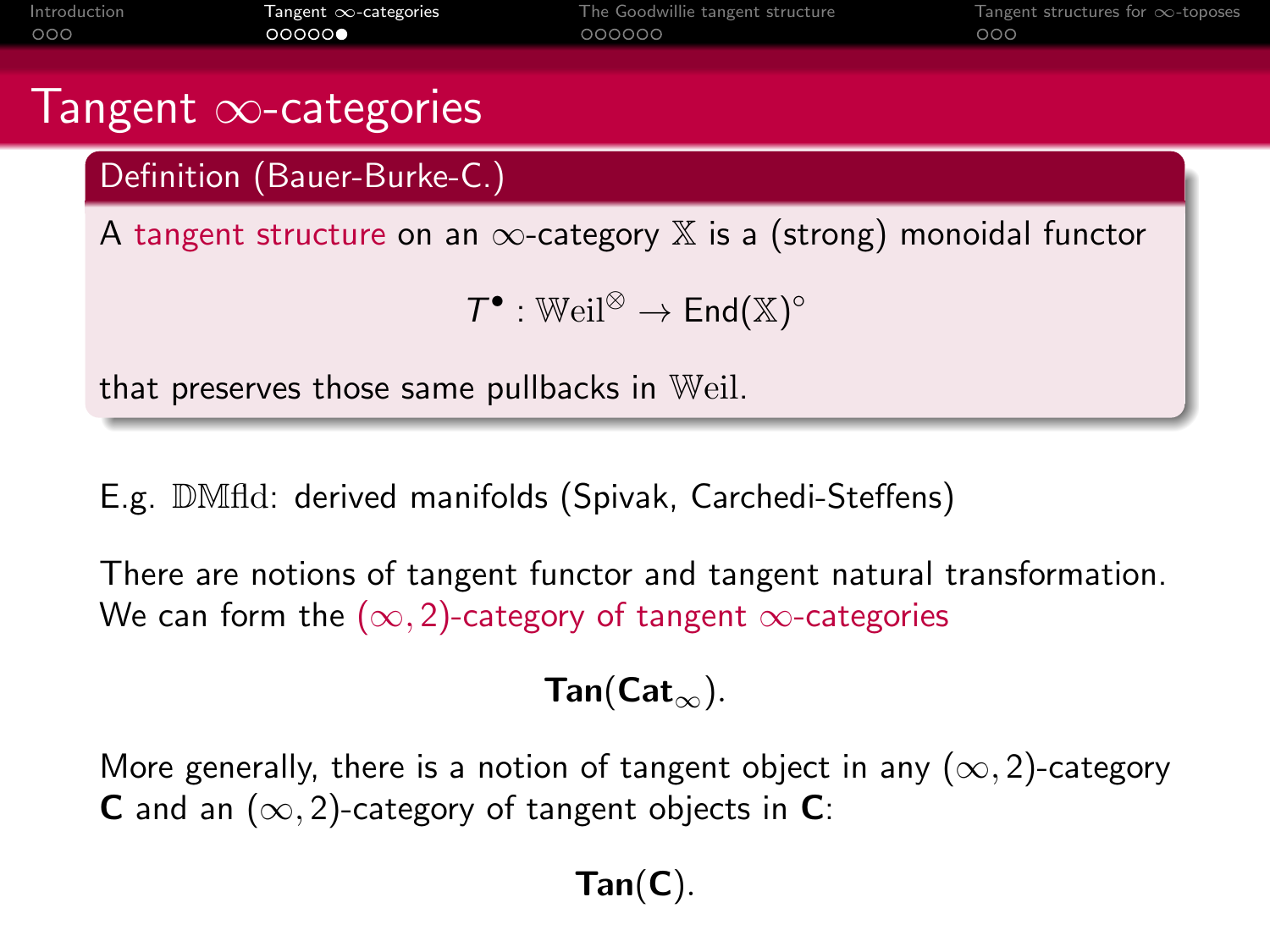# <span id="page-9-0"></span>The Goodwillie tangent structure

An  $\infty$ -category is differentiable if it admits finite limits and sequential colimits, which commute.

There is a (very large)  $\infty$ -category  $\mathbb{C}\mathrm{at}^{\text{diff}}_{\infty}$  with:

- o objects: the (large) differentiable  $\infty$ -categories;
- morphisms: functors that preserve sequential colimits.

Let Top<sub>∗,fin</sub> be the ∞-category of finite pointed CW-complexes.

Definition (Goodwillie tangent bundle on an  $\infty$ -category (Lurie))

For a (differentiable)  $\infty$ -category C, set

 $T(\mathcal{C}) = \text{Exc}(\text{Top}_{\ast \text{ fin}}, \mathcal{C})$ 

the  $\infty$ -category of excisive functors Top<sub>\* fin</sub>  $\rightarrow \mathcal{C}$ : those that map pushouts in Top<sub>\*,fin</sub> to pullbacks in C. For  $F: \mathcal{C} \to \mathcal{D}$  we define

 $T(F)$ :  $T(\mathcal{C}) \rightarrow T(\mathcal{D})$ ;  $L \mapsto P_1(FL)$ .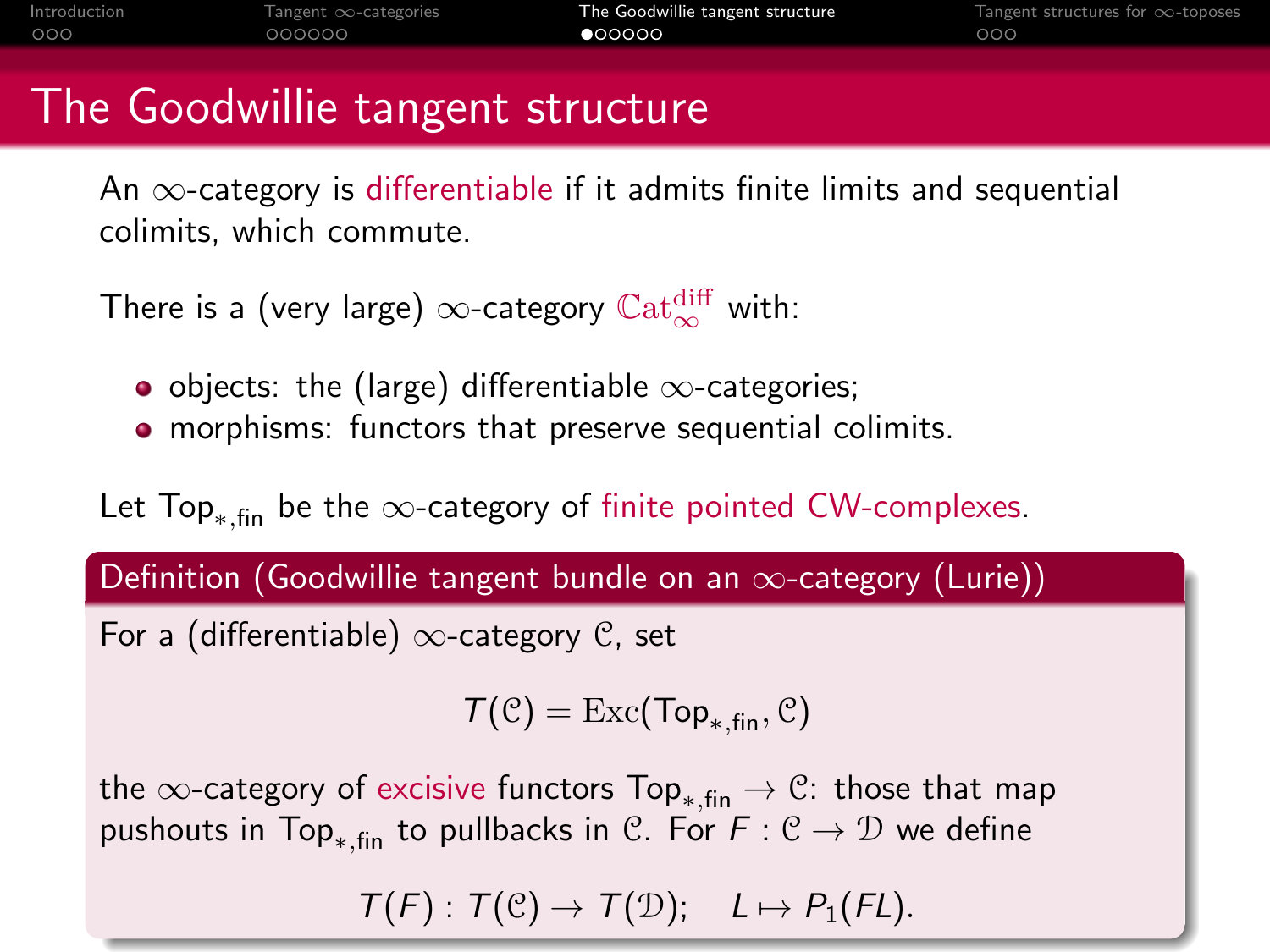# The Goodwillie tangent structure (continued)

#### Theorem (Bauer-Burke-C.)

There is a tangent structure on the  $\infty$ -category  $\mathbb{C}{\rm at}^{\rm diff}_{\infty}$  with tangent bundle functor  $\mathcal{T}:\mathbb{C}\textup{at}^{\textup{diff}}_{\infty}\to \mathbb{C}\textup{at}^{\textup{diff}}_{\infty}$ , projection  $p:\mathcal{T}(\mathbb{C})\to \mathbb{C};$   $L\mapsto L(*)$ , zero section  $0: \mathcal{C} \to \mathcal{T}(\mathcal{C}); X \mapsto \text{const}_X$ , ...

For a Weil-algebra  $A = \mathbb{N}[x_1, \ldots, x_n]/(R)$  and differentiable  $\infty$ -category C, the tangent structure is given by

$$
\mathcal{T}^{\mathcal{A}}(\mathcal{C}):=\mathsf{Exc}^{\mathcal{A}}(\mathsf{Top}_{*,\mathsf{fin}}^n,\mathcal{C})\subseteq \mathsf{Fun}(\mathsf{Top}_{*,\mathsf{fin}}^n,\mathcal{C})
$$

the subcategory of functors that are A-excisive, i.e. take certain pushout squares to pullbacks in  $C$ , depending on the relations  $R$ .

For a morphism  $\phi : A \to A'$  in Weil, we define a corresponding functor

$$
\tilde{\phi}:\mathsf{Top}^{n'}_{*,\mathsf{fin}}\rightarrow \mathsf{Top}^n_{*,\mathsf{fin}}
$$

and then  $\mathcal T^\phi:\mathcal T^\mathcal A(\mathcal C)\to \mathcal T^{\mathcal A'}(\mathcal C)$  is given by  $L\mapsto P_{\mathcal A'}(L\tilde\phi).$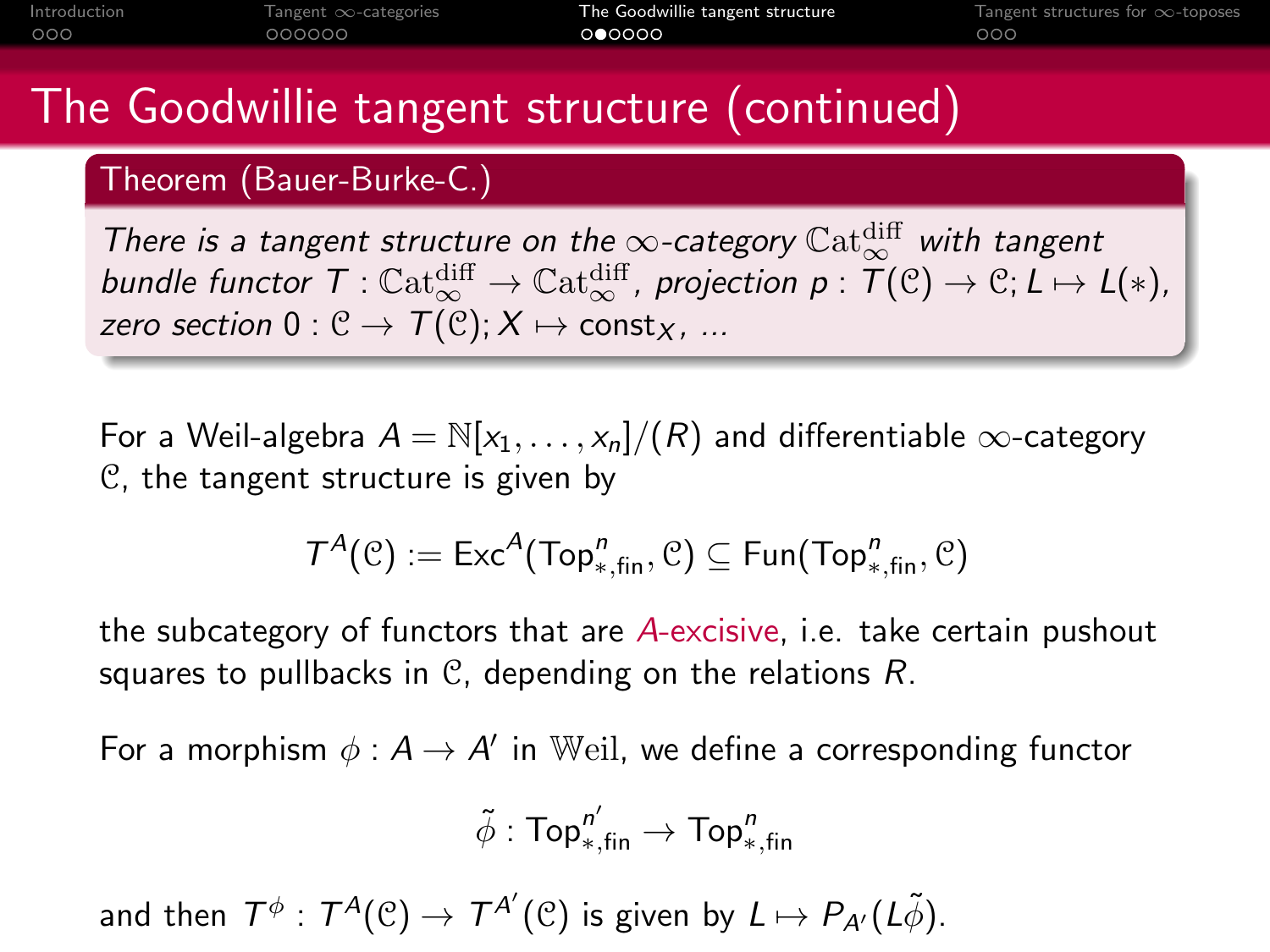# Universality of vertical lift

The vertical lift axiom for the Goodwillie tangent structure: for each differentiable  $\infty$ -category C, there is a pullback (of  $\infty$ -categories) of the form

$$
\begin{array}{ccc}\nT(\mathcal{C}) \times_{\mathcal{C}} & T(\mathcal{C}) & \longrightarrow & \mathcal{T}(\mathcal{T}(\mathcal{C})) \\
\downarrow & & \downarrow \tau_{(p)} \\
\mathcal{C} & \longrightarrow & \mathcal{T}(\mathcal{C}).\n\end{array}
$$

This claim amounts to a splitting result for functors  $Top_{*,fin} \times Top_{*,fin} \rightarrow \mathcal{C}$  that are excisive in each variable separately, and reduced in one variable, which is proved using Goodwillie's classification of homogeneous functors.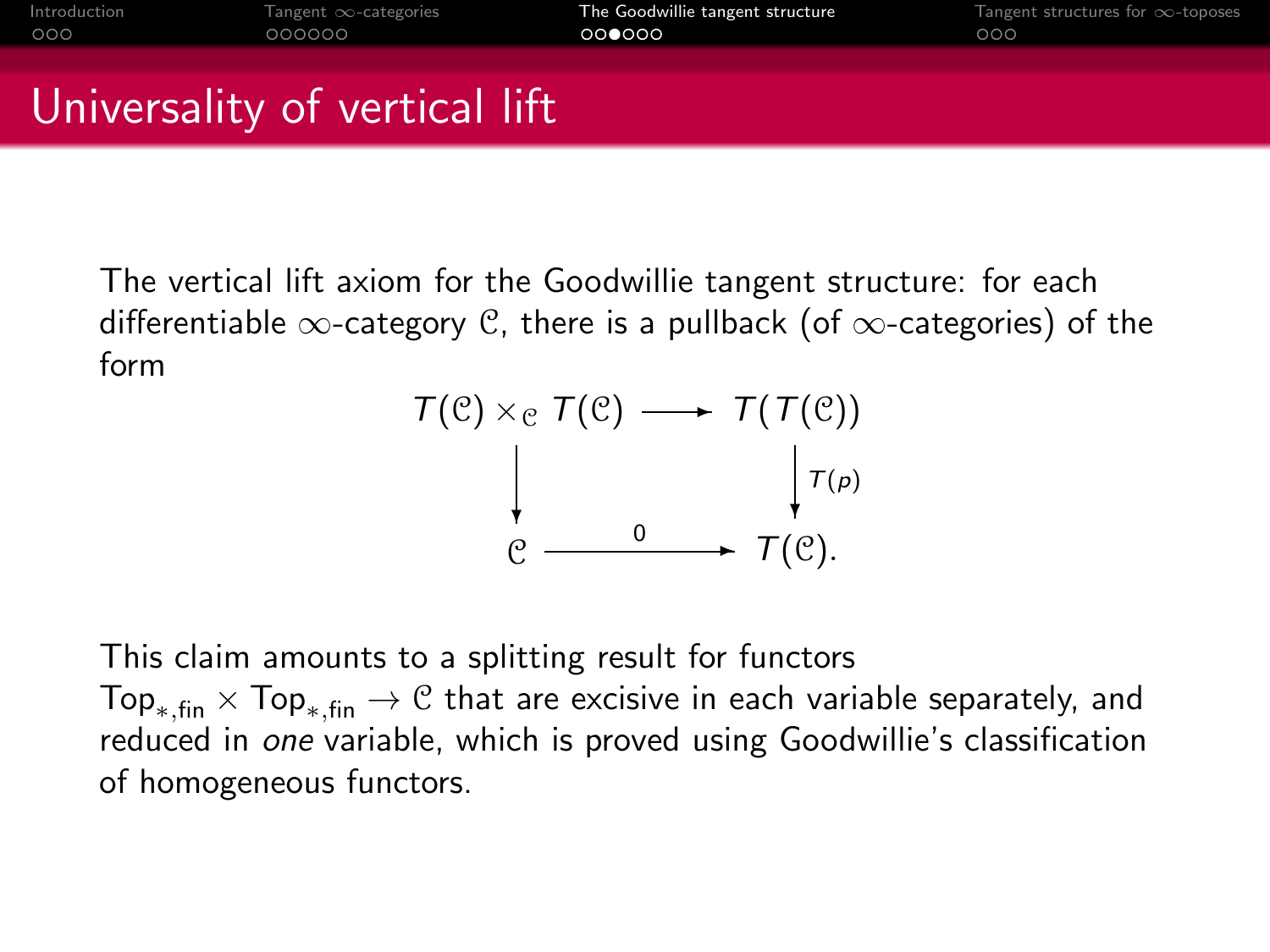# Differential objects in a tangent  $\infty$ -category

In any tangent  $\infty$ -category X, a differential object is  $C \in \mathbb{X}$  with a (suitable) splitting

$$
\mathcal{TC} \simeq \mathcal{C} \times \mathcal{C}.
$$

The tangent spaces  $T_xM$  (when they exist) are precisely the differential objects.

- In Mfld, the differential objects are the Euclidean spaces  $\mathbb{R}^n$ .
- In Sch, the differential objects include the free affine schemes  $\mathbb{A}^n$ .
- In  $\mathbb{C}\mathrm{at}^{\text{diff}}_{\infty}$ , the differentiable objects are... the stable  $\infty$ -categories, because tangent spaces are given by

$$
T_X\mathcal{C}\simeq \mathsf{Sp}(\mathcal{C}_{/X})
$$

for  $X \in \mathcal{C}$ .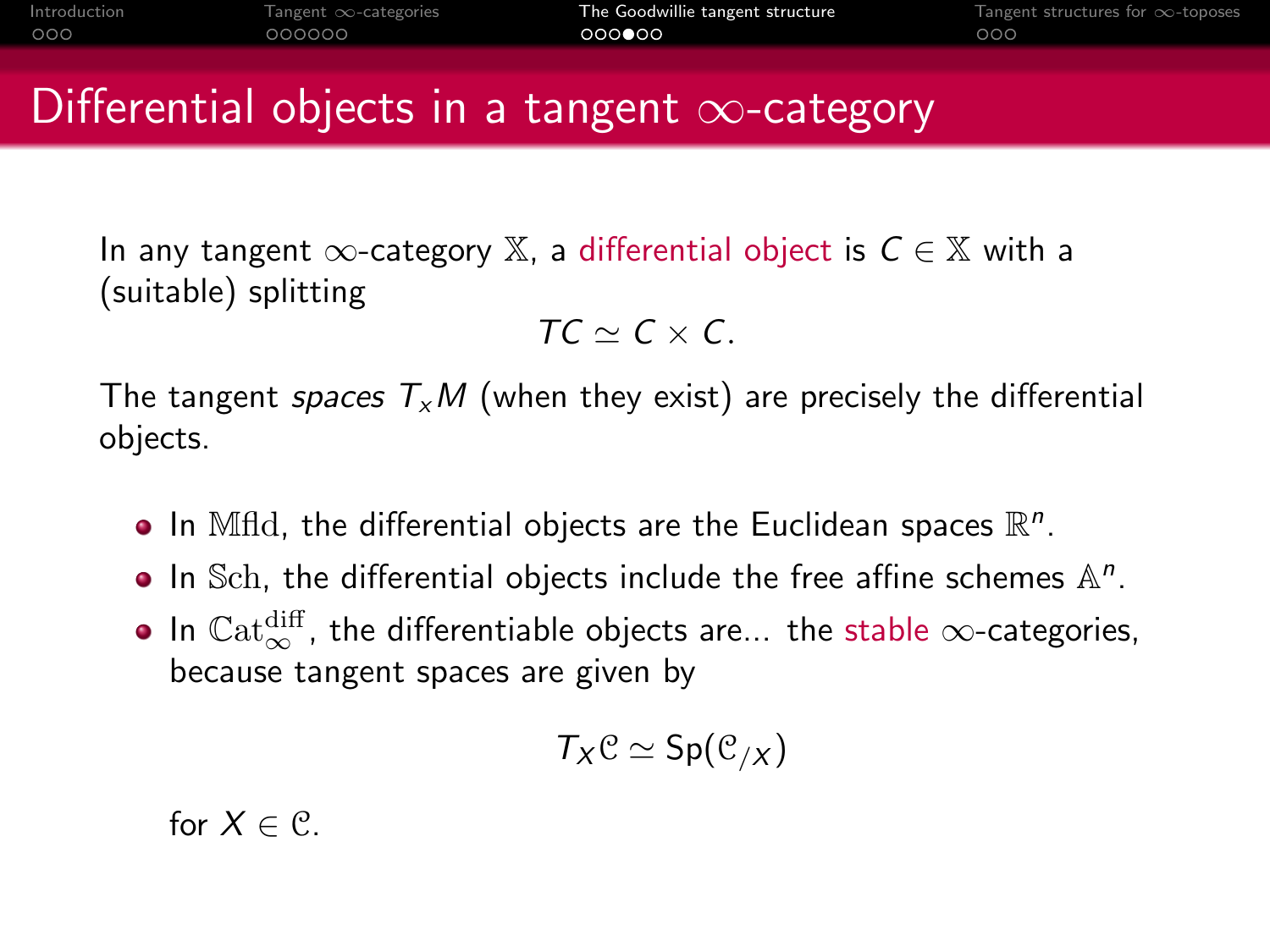| Introduction | Tangent $\infty$ -categories | The Goodwillie tangent structure | Tangent structures for $\infty$ -toposes |
|--------------|------------------------------|----------------------------------|------------------------------------------|
| 000          | 000000                       | 000000                           | 000                                      |
|              |                              |                                  |                                          |

## Jets in a tangent  $\infty$ -category

 $F: C \to D$ : morphism in a tangent  $\infty$ -category

The *n*-jet of F at  $x : * \to C$  is (the equivalence class of) the morphism  $T_x^n(F) : T_x^n(C) \hookrightarrow T^n(C) \xrightarrow{T^n(F)} T^n(D).$ 

We say F, G agree to order n at x if  $T_x^n(F) \simeq T_x^n(G)$ .

- In Mfld,  $f, g : M \to N$  agree to order n at  $x \in M$  if and only if their Taylor expansions (in local coordinates at  $x$ ) agree up to degree n polynomials.
- In  $\mathbb{C}{\rm at}^{\rm diff}_{\infty}$ ,  ${\mathsf F}, {\mathsf G}: {\mathfrak C} \to {\mathfrak D}$  agree to order  $n$  at  $X \in {\mathfrak C}$  (via a natural transformation  $\alpha : F \to G$ ) if and only if  $\alpha$  induces an equivalence

$$
P_n^X(F) \stackrel{\sim}{\longrightarrow} P_n^X(G)
$$

between Goodwillie's *n*-excisive approximations at  $X$ .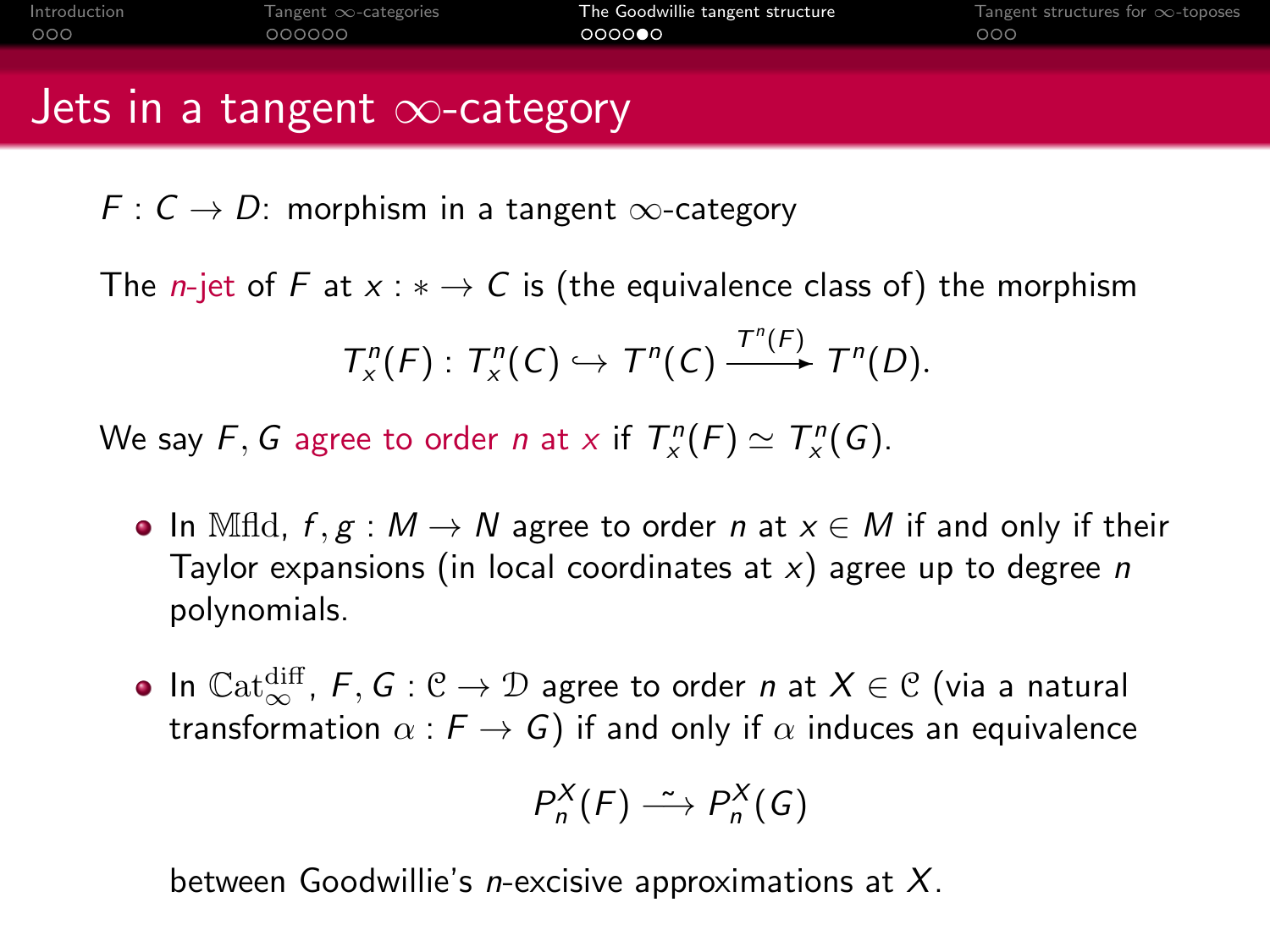| Introduction | Tangent $\infty$ -categories | The Goodwillie tangent structure | Tangent structures for $\infty$ -toposes |
|--------------|------------------------------|----------------------------------|------------------------------------------|
| 000          | 000000                       | 00000                            | 000                                      |
|              |                              |                                  |                                          |
|              |                              |                                  |                                          |
|              | <b>Future directions</b>     |                                  |                                          |
|              |                              |                                  |                                          |

Other concepts developed for abstract tangent categories:

- Robin Cockett and Geoff Cruttwell, Differential bundles and fibrations for tangent categories, Cah. Topol. Géom. Différ. Catég. 59 (2018).
- Robin Cockett and Geoff Cruttwell, Connections in tangent categories, Theory and Applications of Categories 32 (2017).
- Geoff Cruttwell and Rory Lucyshyn-Wright, A simplicial foundation for differential and sector forms in tangent categories, J. Homotopy Relat. Struct. 13 (2018).
- Richard Blute, Geoff Cruttwell, and Rory Lucyshyn-Wright, Affine geometric spaces in tangent categories, Theory and Applications of Categories 34 (2019).

What do these concepts correspond to in  $\mathbb{C}\mathrm{at}^{\text{diff}}_{\infty}$ ?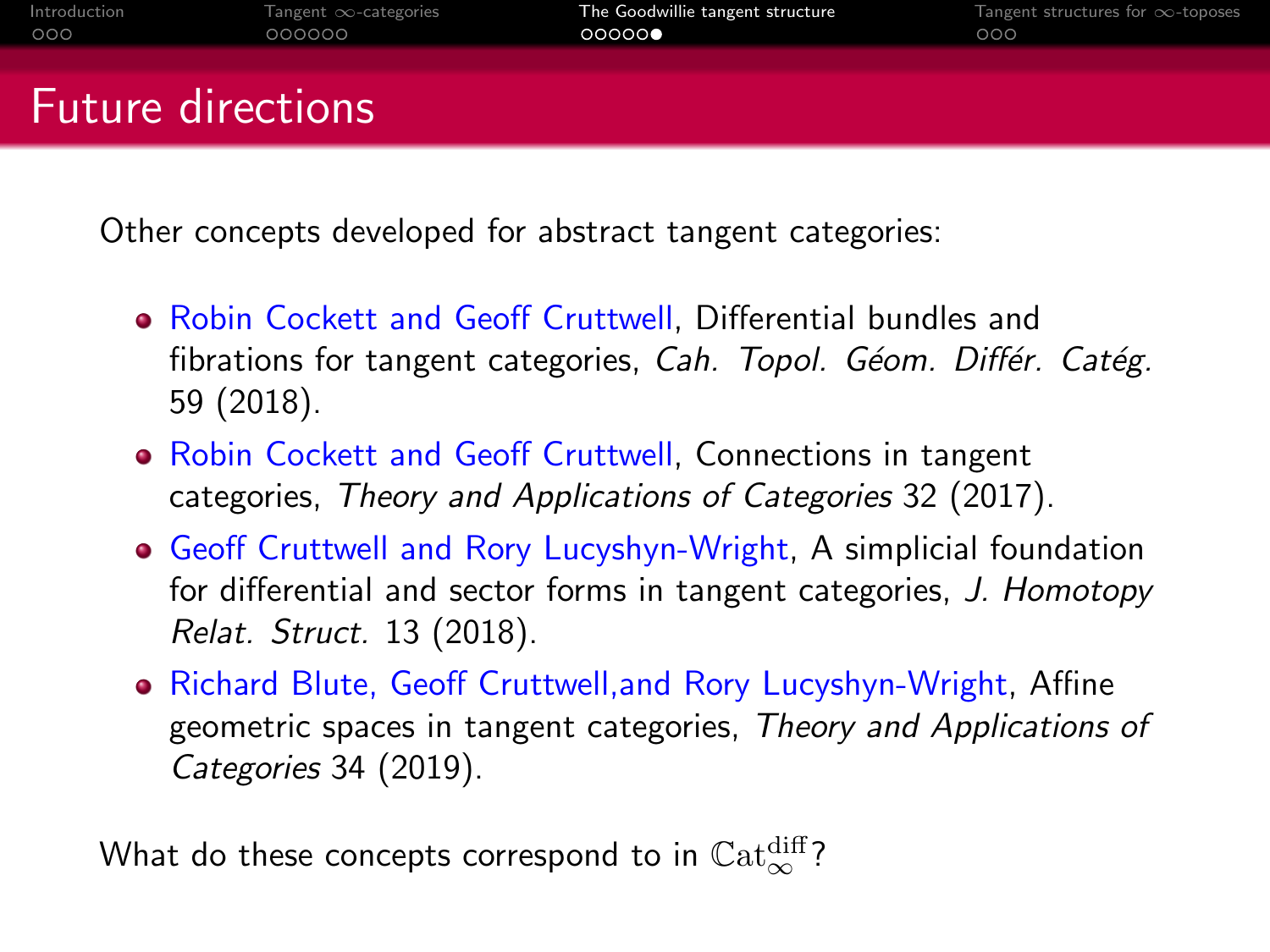<span id="page-15-0"></span>

| Introduction<br>000 | Tangent $\infty$ -categories<br>000000 | The Goodwillie tangent structure<br>000000 | Tangent structures for $\infty$ -toposes<br>$\bullet$ 00 |
|---------------------|----------------------------------------|--------------------------------------------|----------------------------------------------------------|
|                     |                                        |                                            |                                                          |
| $\infty$ -toposes   |                                        |                                            |                                                          |

An  $\infty$ -topos is an  $\infty$ -category that is an accessible left-exact localization of a presheaf  $\infty$ -category  $\mathcal{P}(C)$  for a small  $\infty$ -category C. E.g.  $\mathcal{S}h(X)$  for a topological space  $X$ .

A geometric morphism  $G: \mathcal{X} \to \mathcal{Y}$  between  $\infty$ -toposes is a functor that has a left-exact left adjoint  $F: \mathcal{Y} \to \mathcal{X}$ .

There are (very large)  $\infty$ -categories:

- $\text{Topos}_{\infty}$  of  $\infty$ -toposes and geometric morphisms
- $\mathbb{L}$ ogos $_\infty \simeq \mathbb{T}$ opos $_\infty^{op}$  of  $\infty$ -toposes and the left adjoints of geometric morphisms (i.e. the functors that preserve colimits and finite limits)

These correspond to two dual ways to think of  $\infty$ -toposes (geometric and algebraic), see

• Mathieu Anel and André Joyal, Topo-logie, available at http://mathieu.anel.free.fr/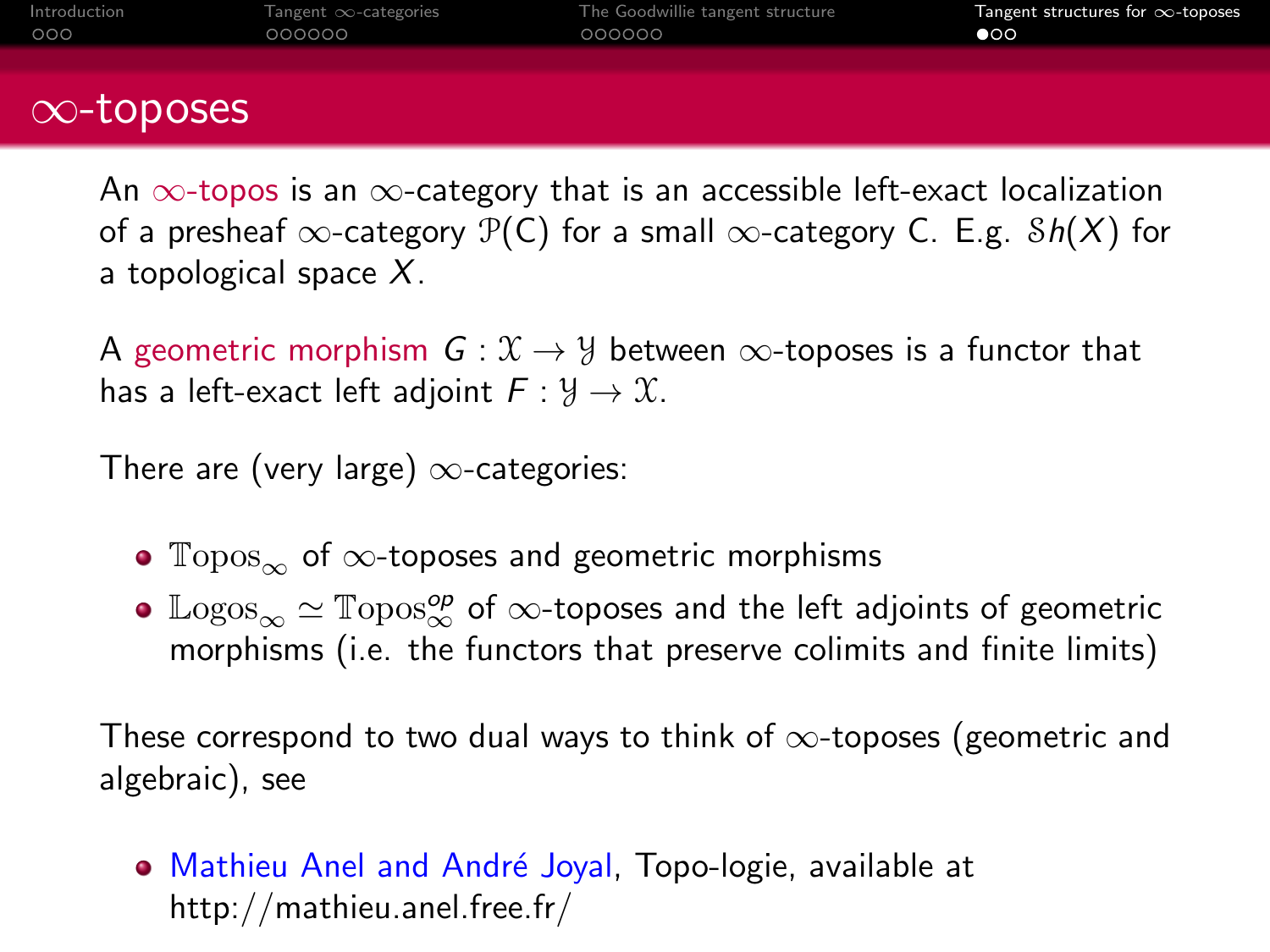## Tangent structures on  $\infty$ -toposes

There are dual tangent structures on these  $\infty$ -categories:



- **1** Logos<sub>∞</sub> has tangent structure  $T : \mathbb{L}$ ogos<sub>∞</sub>  $\rightarrow$  Logos<sub>∞</sub> given by the restriction of the Goodwillie tangent structure to  $\mathbb{L} {\rm ogos}_\infty \subseteq \mathbb{C}{\rm at}^{\rm diff}_\infty$ .
- **2**  $\text{Topos}_{\infty}$  has tangent structure  $U : \text{Topos}_{\infty} \to \text{Topos}_{\infty}$  given by the right adjoint of the functor  $T^{op}$ . We call this the geometric tangent structure.

Questions:

- What is  $U(\delta h(X))$  for a topological space X?
- What are the differentiable objects (i.e. tangent spaces) in the geometric tangent structure?
- What are the *n*-jets in the geometric tangent structure?